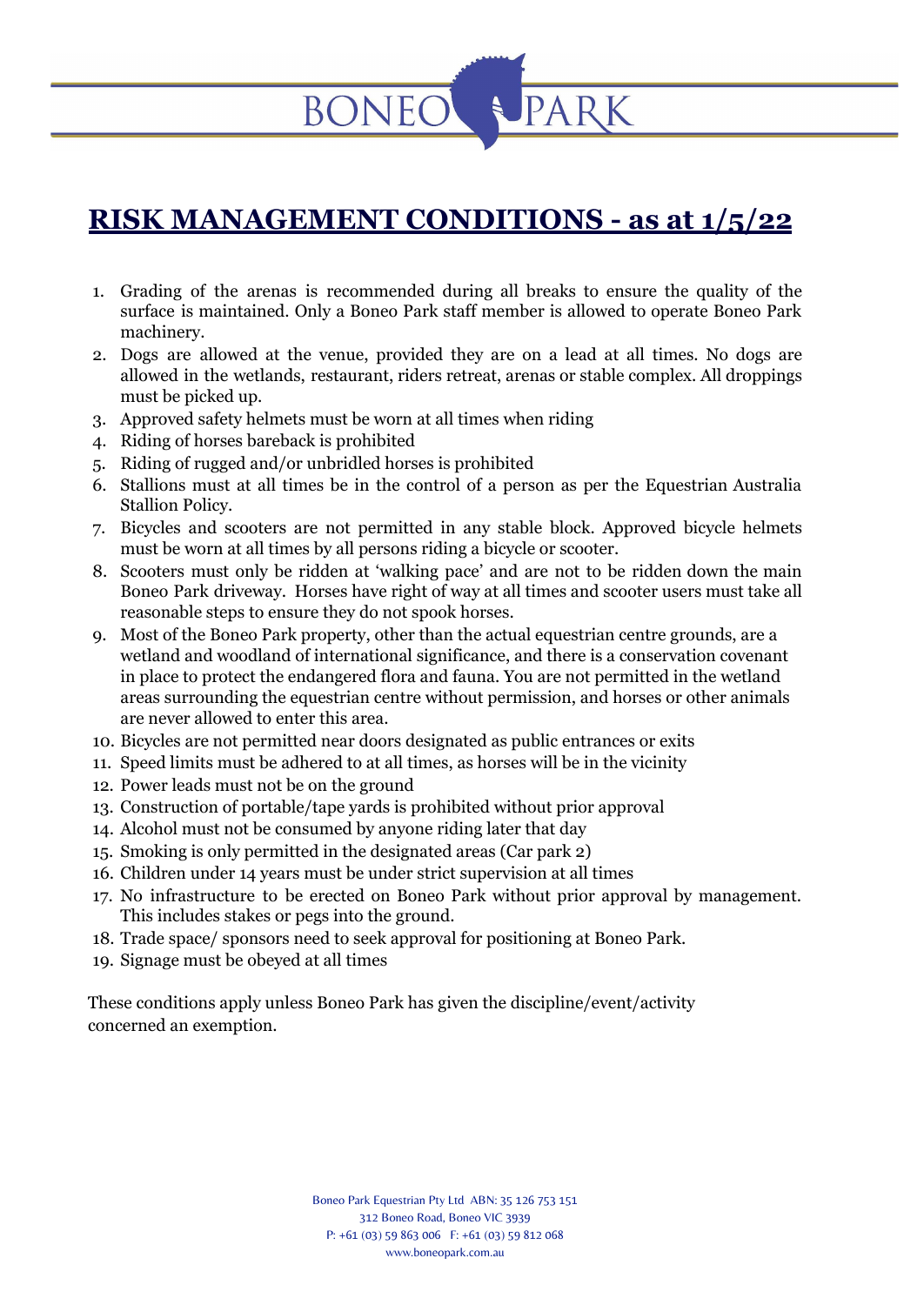# **BONEO**

## **CODE OF CONDUCT**

The Boneo Park Equestrian Centre is an exclusive, private facility and in the interests of ensuring the enjoyment and safety of all users the following code of conduct applies. Management at Boneo Park can use discretion at any point in time to determine access to the facilities and are not limited to the code below.

A person must not do any of the following whilst at Boneo Park: **Personal Conduct**

- use indecent, obscene, insulting or threatening language
- behave in an offensive or indecent manner
- cause serious alarm or affront to a person by disorderly or unsafe conduct
- obstruct a person in the performance of that person's work or duties
- Boneo Park management do not tolerate the use, transfer or possession of illegal drugs on the premises. Anyone found using, transferring or in possession of any non-prescribed illegal drug will be ejected and may be handed over to the police.

#### **Riding Conduct**

- Approved AS/ NZ 3838 safety helmets must be worn at all times when riding
- The FEI Code of Conduct for the Welfare of the Horse must be abided by at all times
- Smooth soled and heeled boots are worn.
- Riding of unsaddled or unbridled horses is prohibited
- Alcohol must not be consumed prior to riding
- Arena etiquette is observed eg:
	- Left hand to left hand
		- Walking give right of way
		- Diagonal changes have right of way
		- Uncontrolled horses are removed from the arena

#### **General Conduct**

- Dogs must be kept on a lead at all times
- Speed limits must be adhered to at all times
- Only designated parking areas can be used
- Horses are not to be tied up to floats or trucks unless using twine and supervised
- Alcohol must not be consumed by anyone subsequently riding
- Smoking is prohibited everywhere except the designated smoking area in car park 2
- Retreat and in the restaurant car park
- Bicycles and scooters are not permitted in any stable block. Approved bicycle helmets must be worn at all times by all persons riding a bicycle or scooter.
- Scooters must only be ridden at 'walking pace' and are not to be ridden down the main Boneo Park driveway. Horses have right of way at all times and scooter users must take all reasonable steps to ensure they do not spook horses.
- Children under 14 years must be under strict supervision at all times
- Horses must be led along laneways not the main drive
- Cars and vehicles are not allowed on horse laneways
- Please be aware that all fences are electric.
- Anyone conducting business at the Boneo Park facility, including professional photographers, must be approved by management prior.
- All coaches and other contractors or professionals conducting business at Boneo Park must have proof of current public liability insurance.